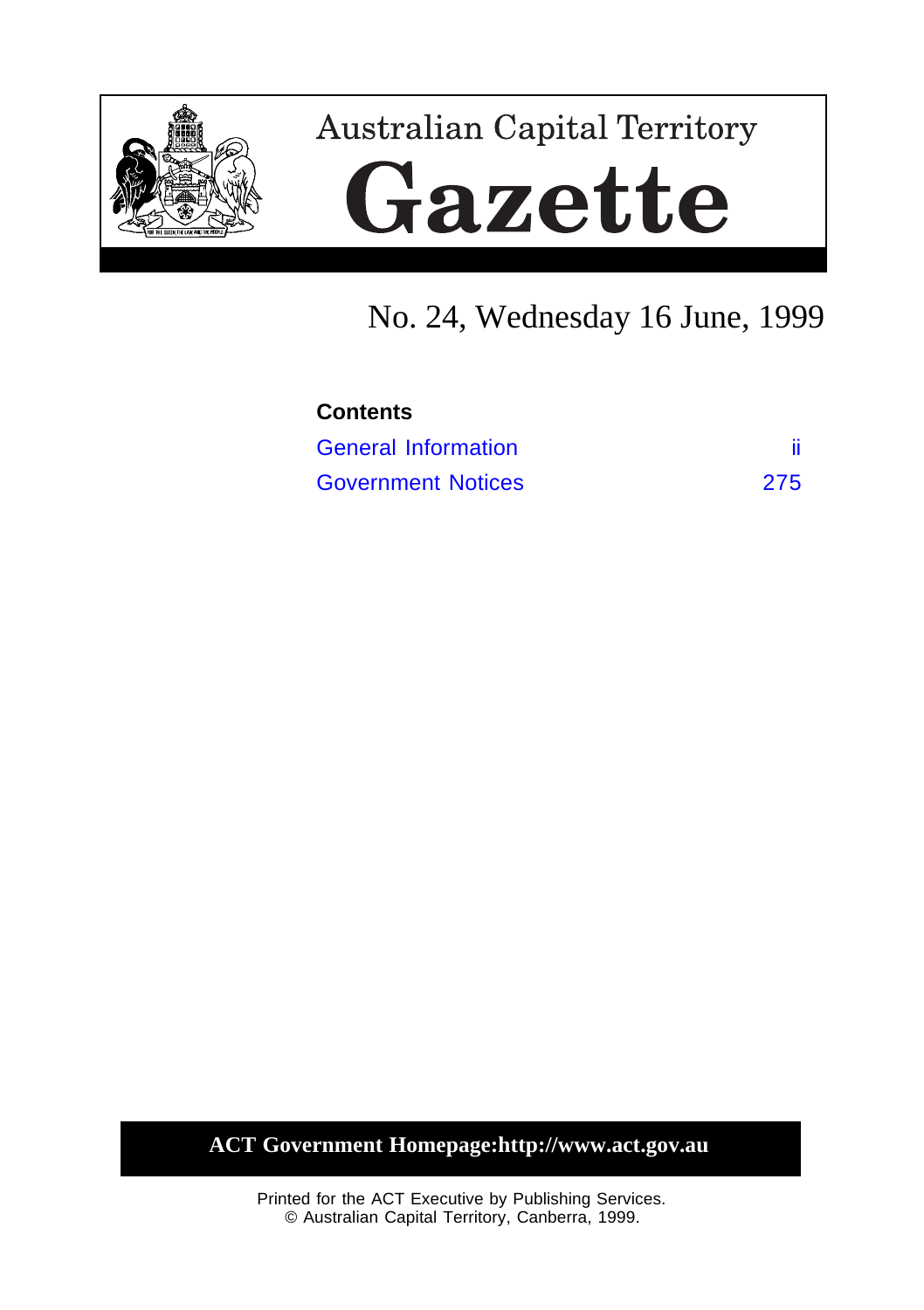# **GENERAL INFORMATION**

#### <span id="page-1-0"></span>**ACT GOVERNMENT GAZETTE**

The ACT Government Gazette is published each Wednesday. The sections included in the publication are:

- General Information;
- Government Notices;
- Purchasing and Disposals;
- Invitations to Tender, Quote or Register Interest;
- Contracts arranged, and
- Private Notices

(Australian Public Service notices will continue to appear in the Commonwealth of Australia Gazette).

#### **CONTACT DETAILS**

ACT Gazette Officer Publishing Services GPO Box 158 Canberra Act 2601

Phone: (02) 6205 0484 Fax: (02) 6205 0266 **e-mail: gazette\_office@dpa.act.gov.au** ACT Gazette Office Level 7, Macarthur House Wattle Street Lyneham 2602

#### **Notices for Publications**

Notices for the Gazette are to be lodged by 12 noon on the Wednesday prior to publication. Notices can be lodged in advance in hard copy or facsimile, by electronic mail or diskette, with a brief message of instruction and a WORD compatible document attachment.

A Gazette Request Form must also be delivered to the Gazette Office, by hand, mail or fax. For copies of this form please telephone the Gazette Office or go to www.act.gov.au/government/reports/pub/gazreq.doc.

Signed notices must be sighted by the Gazette Office before gazettal can proceed.

**Purchasing and Disposal Codes** may be accessed on the ACT Government Website:

www.act.gov.au/government/report/pub/gazette/p&d.pdf. Alternatively, you may obtain a hard copy listing by contacting the gazette office.

#### **Private Notices**

The fee for a private notice is as follows:

• minimum charge \$1.00 per word or \$100.00 whichever is the greater.

Cheques are to be made payable to 'Publishing Services' and are to be forwarded to the Gazette office with a copy of the notice (Either on a PC formatted disk in WORD, or if the notice has already been emailed, a hard copy of the notice) and Gazette Request Form. Payment can be made by EFTPOS (Bankcard, Visa or Mastercard) by telephoning the Gazette Office. Payment must be received before gazettal can proceed.

#### **Purchasing and Subscriptions**

Copies of the ACT Government Gazette may be purchased at a cost of \$5.00 (or \$2.00 for a Special Gazette) from the ACT Government shopfront, Legislation/Gazette sales counter, East Row, Canberra City. Subscriptions to the Gazette maybe arranged through the Gazette Office at a price of \$360.00 (1 July 1999 - 30 June 2000) or part thereof, including postage. Refunds will not be given for cancellations. Claims for missing items will be recognised as valid if lodged within 28 days of publication.

#### **Copyright Notice - Australian Capital Territory**

This work is copyright. Apart from any use as permitted under the Copyright Act 1968, no part may be reproduced by any process without written permission from Library and Information Management, Department of Urban Services, ACT Government, GPO Box 249, Civic Square ACT 2608.

#### **Products and Services advertised in this publication are not necessarily endorsed by the ACT Government**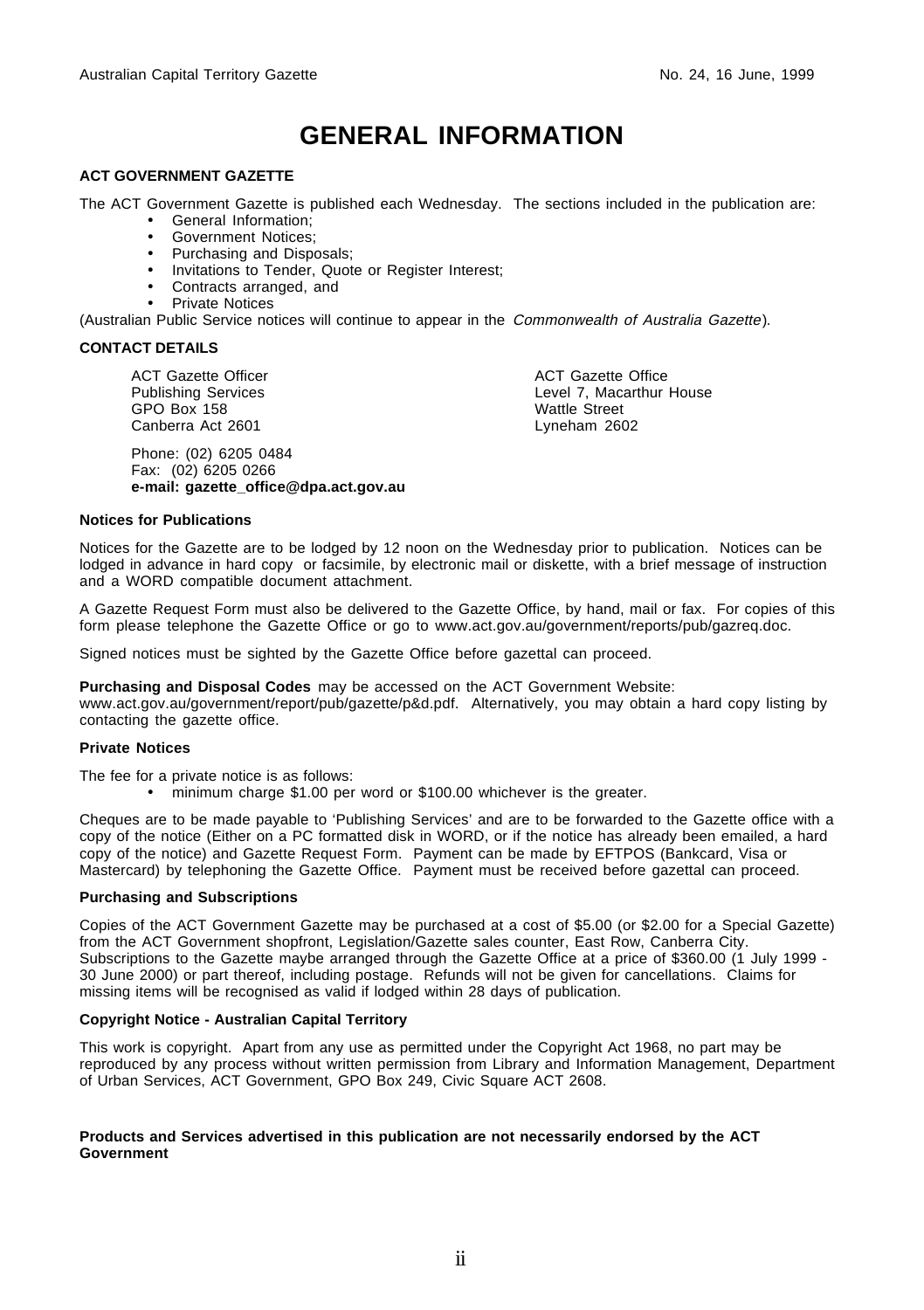# <span id="page-2-0"></span>**GOVERNMENT NOTICES**



## **AUSTRALIAN CAPITAL TERRITORY**

## **Motor Traffic (Amendment) Act 1999**

## **NOTICE OF COMMENCEMENT**

In accordance with subsections 2 (2) of the Motor Traffic (Amendment) Act 1999, I fix 18 June 1999 as the date on which the provisions, other than sections 5, 6, 47 (1) and 47 (2), of that Act shall commence.

Dated this Seventh day of June 1999

**BRENDAN MICHAEL SMYTH** Minister for Urban Services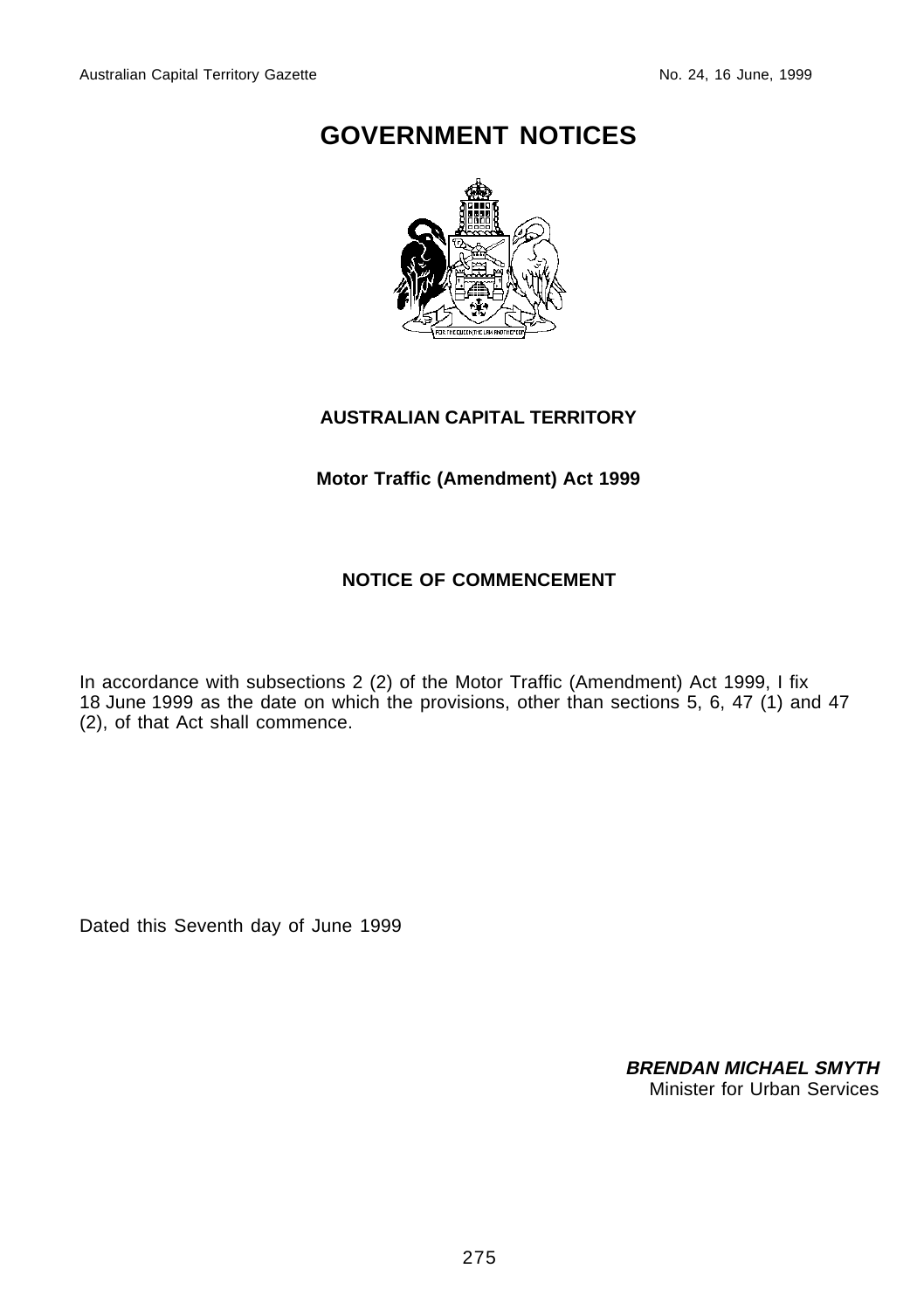

### **AUSTRALIAN CAPITAL TERRITORY**

**Traffic (Amendment) Act 1999**

## **NOTICE OF COMMENCEMENT**

In accordance with subsections 2 (2) of the Traffic (Amendment) Act 1999, I fix 18 June 1999 as the date on which section 4 shall commence.

Dated this Seventh day of June 1999

**BRENDAN MICHAEL SMYTH** Minister for Urban Services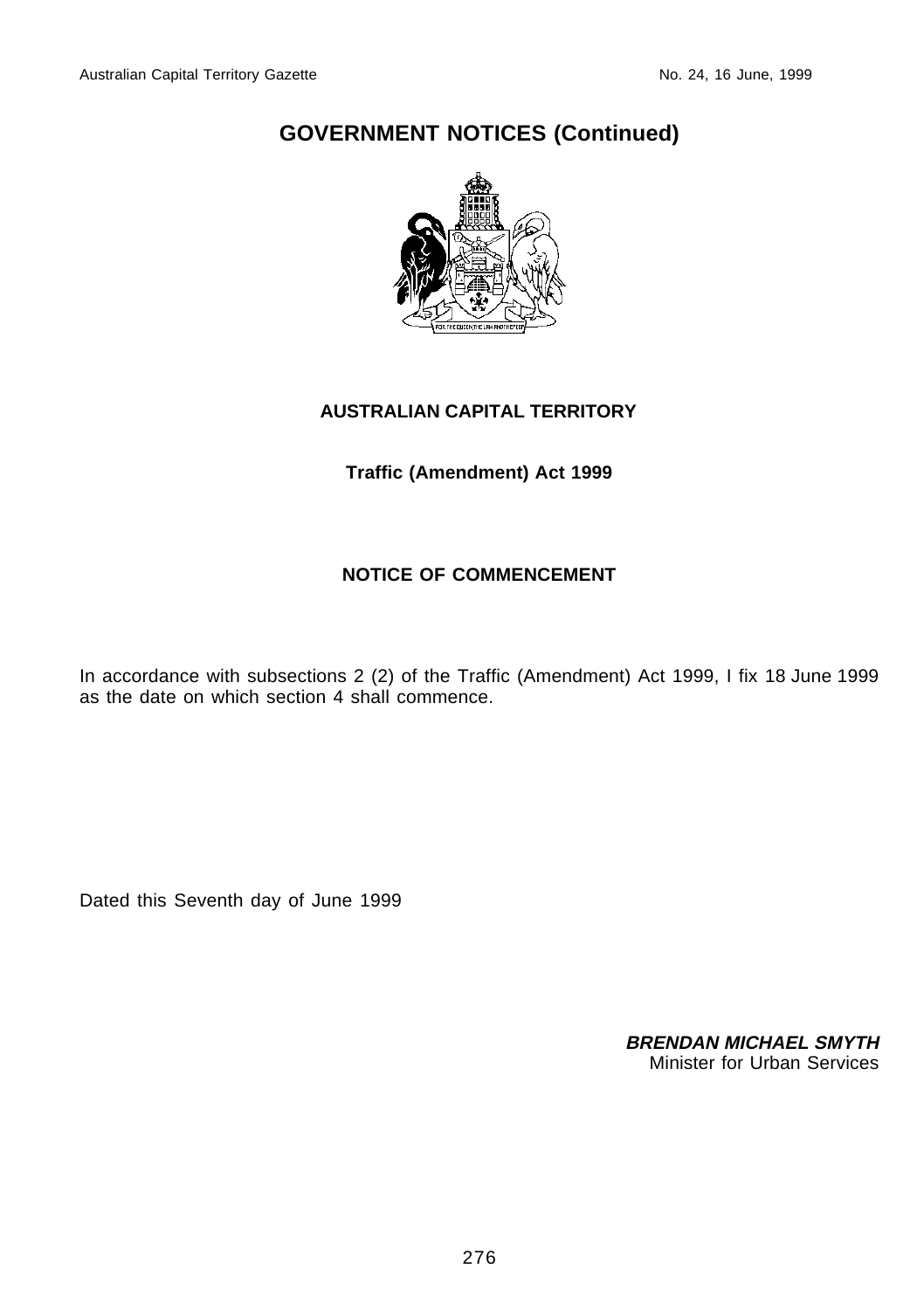#### **ACTFB PROMOTIONS**

I, Ronald James Dance, Fire Commissioner, hereby promote the following members under Section 29(1) of the Fire Brigade (Administration) Act 1974.

The promotion is provisional and may be subject to appeal under Section 33 of the Act. Members of the Brigade who wish to lodge an appeal against these provisional promotions may obtain written information on the appeal process by contacting the Recruitment officer at ACT Emergency Services Bureau Headquarters, 123Carruthers Street, Curtin or by telephoning (02) 6207 8418 during business hours.

The only ground for appeal is greater efficiency. Appeals must be lodged by 4:51pm on the fourteenth day after the date of this Gazette with the Convenor, ACT Fire Brigade Promotion Appeals Committee, merit Protection and Review Agency, Level 3, 65-67 Constitution Avenue, Campbell ACT 2601.

| Number  | Name & Init | <b>Promoted From</b> | Promoted To         | <b>Effective Date</b> |
|---------|-------------|----------------------|---------------------|-----------------------|
| $747-$  | Crosbie, BJ | Second Class         | <b>First Class</b>  | 15 July 99            |
| 54868   |             | Firefighter          | Firefighter Grade B |                       |
| $747-$  | Hudson, MA  | <b>First Class</b>   | <b>First Class</b>  | 19 June 99            |
| 54921   |             | Firefighter Grade B  | Firefighter Grade A |                       |
| $333 -$ | Pini, BA    | First Class          | Senior Firefighter  | 13 October 98         |
| 69197   |             | Firefighter grade A  |                     |                       |
| $327 -$ | Murphy, JH  | <b>First Class</b>   | Senior Firefighter  | 30 October 98         |
| 17380   |             | Firefighter Grade A  |                     |                       |
| $747-$  | Rodway, BA  | <b>First Class</b>   | Senior Firefighter  | 20 April 99           |
| 54825   |             | Firefighter grade A  |                     |                       |
| $333 -$ | Harber, BC  | <b>First Class</b>   | Senior Firefighter  | 30 October 98         |
| 69584   |             | Firefighter grade A  |                     |                       |

anu

Fire/Commissioner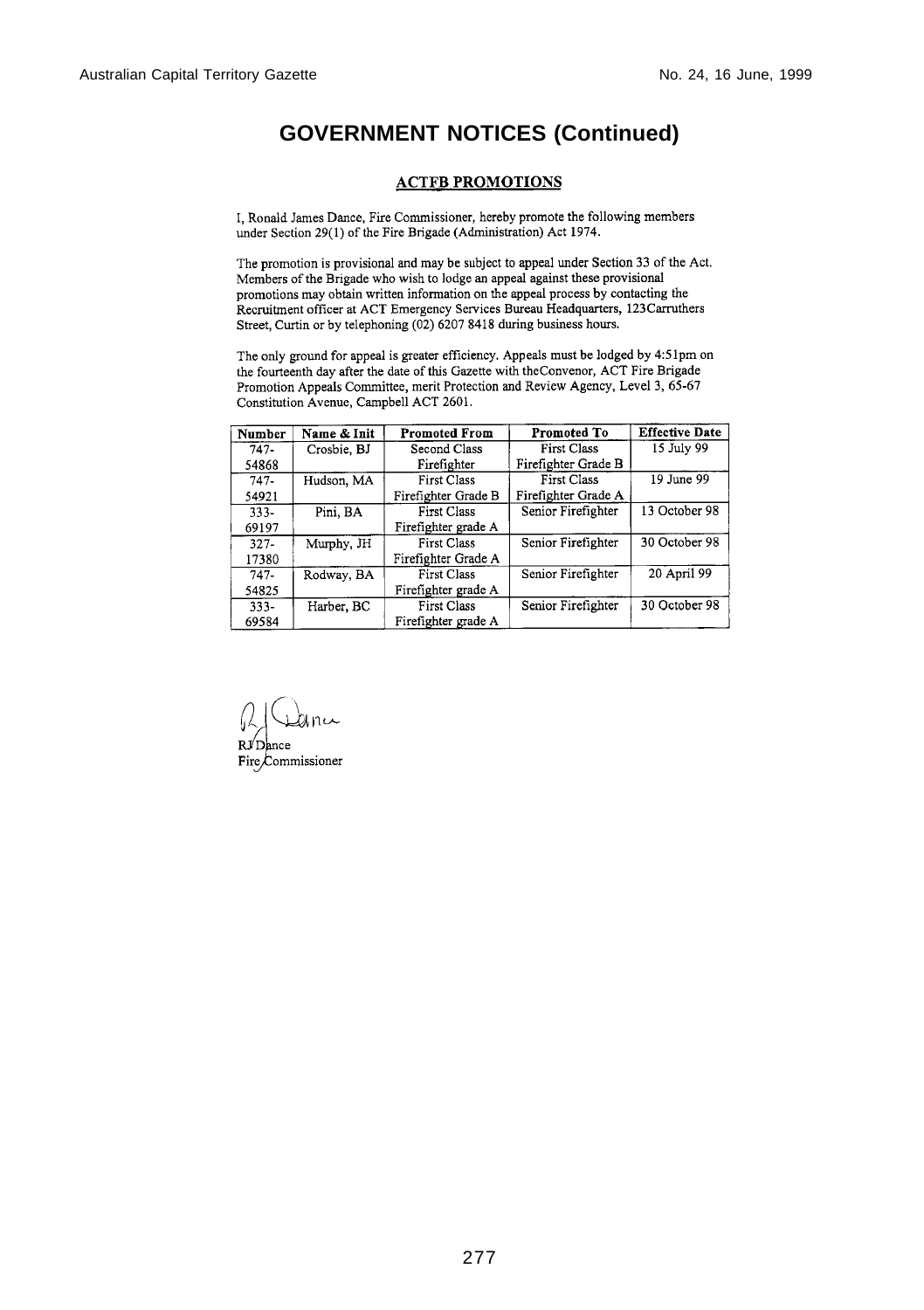#### **GAZETTE NOTIFICATION AMENDMENT**

I, Ronald James Dance, Fire Commissioner, hereby amend the promotion notified in the Australian Capital Territory Gazette No 9, 3 March 1999.

Effective date of promotion of 702-71471 M T Sullivan amended from 18 November 1999 to 13 October 1998.

r⁄ Dance Fire Commissioner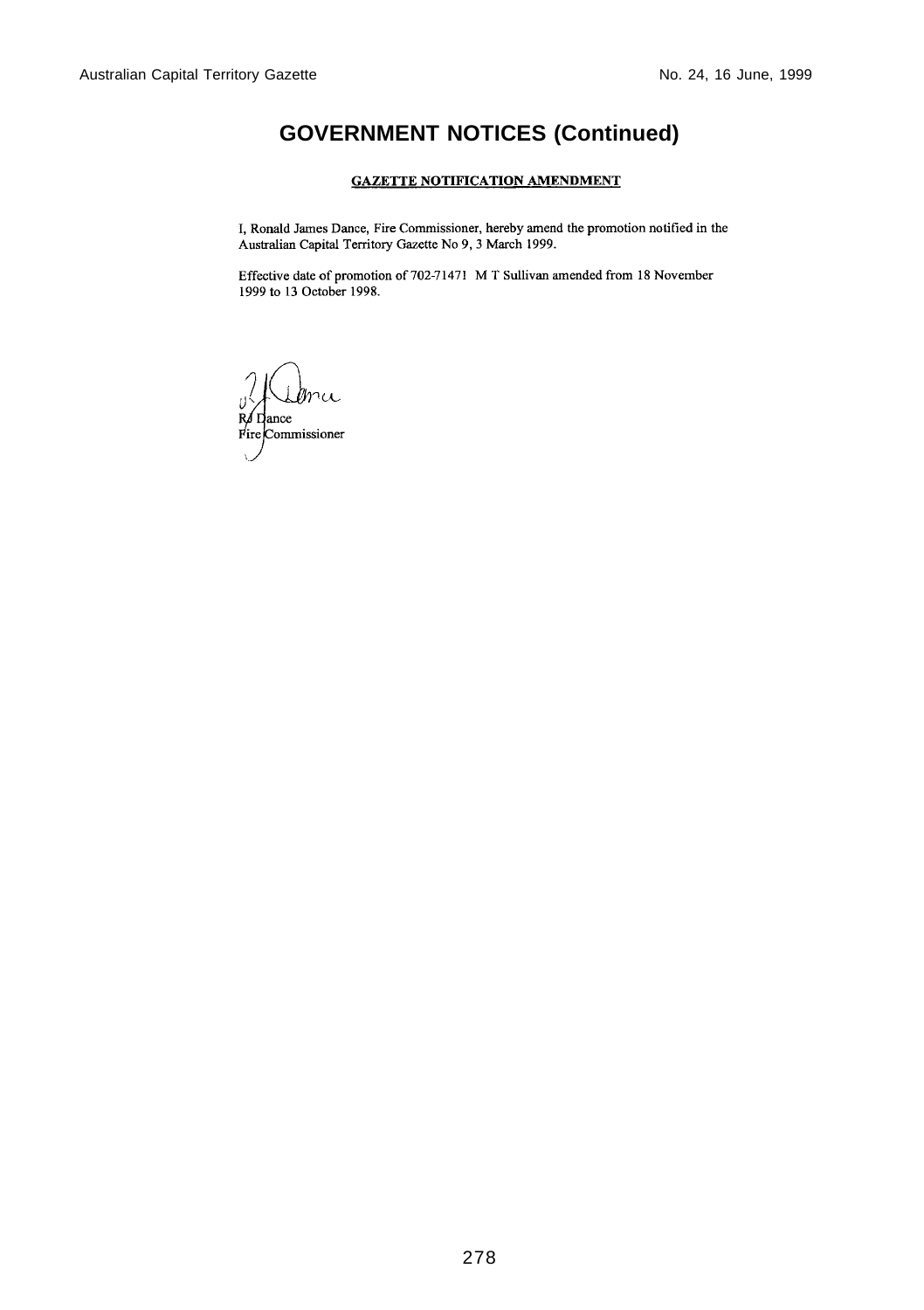### **DEPARTMENT OF URBAN SERVICES**

## **ENVIRONMENT ACT, ENVIRONMENT PROTECTION**

## **AUSTRALIAN CAPITAL TERRITORY**

### **ENVIRONMENT PROTECTION ACT 1997**

### **ENVIRONMENT PROTECTION AGREEMENTS**

Notice is hereby given that under Section 41 of the Environment Protection Act 1997, environment protection agreements to conduct activities have been reached with the organisations set out below:

| Organisation                | <b>Brief Description</b> | Location                            |
|-----------------------------|--------------------------|-------------------------------------|
|                             | of Activity              |                                     |
| Dale & Hitchcock            | Construction             | Unit 4, 19-25 Kembla St             |
|                             |                          | <b>Fyshwick</b>                     |
| Hindmarsh Group             | Construction             | 71 Constitution Ave                 |
|                             |                          | Campbell                            |
| <b>Tokich Pty Ltd</b>       | Construction             | 4 Newbu Place                       |
|                             |                          | Ngunnawal                           |
| Projcon Pty Ltd             | Construction             | Suite 15, 265-271 Pennant Hills Rd. |
|                             |                          | Thornleigh                          |
| The Doma Group              | Construction             | 10 Chaseling St                     |
|                             |                          | Phillip                             |
| Outward Bound Foundation of | Waste water reuse        | Naas Road                           |
| Australia                   |                          | Tharwa                              |

A copy of the environment protection agreements is available for public inspection, during business hours, at the office of the Environment Management Authority, Level 2, South Wing, Macarthur House, Wattle Street Lyneham ACT.

Dated the Seventh day of June 1999

#### **G. Croston** Environment Management Authority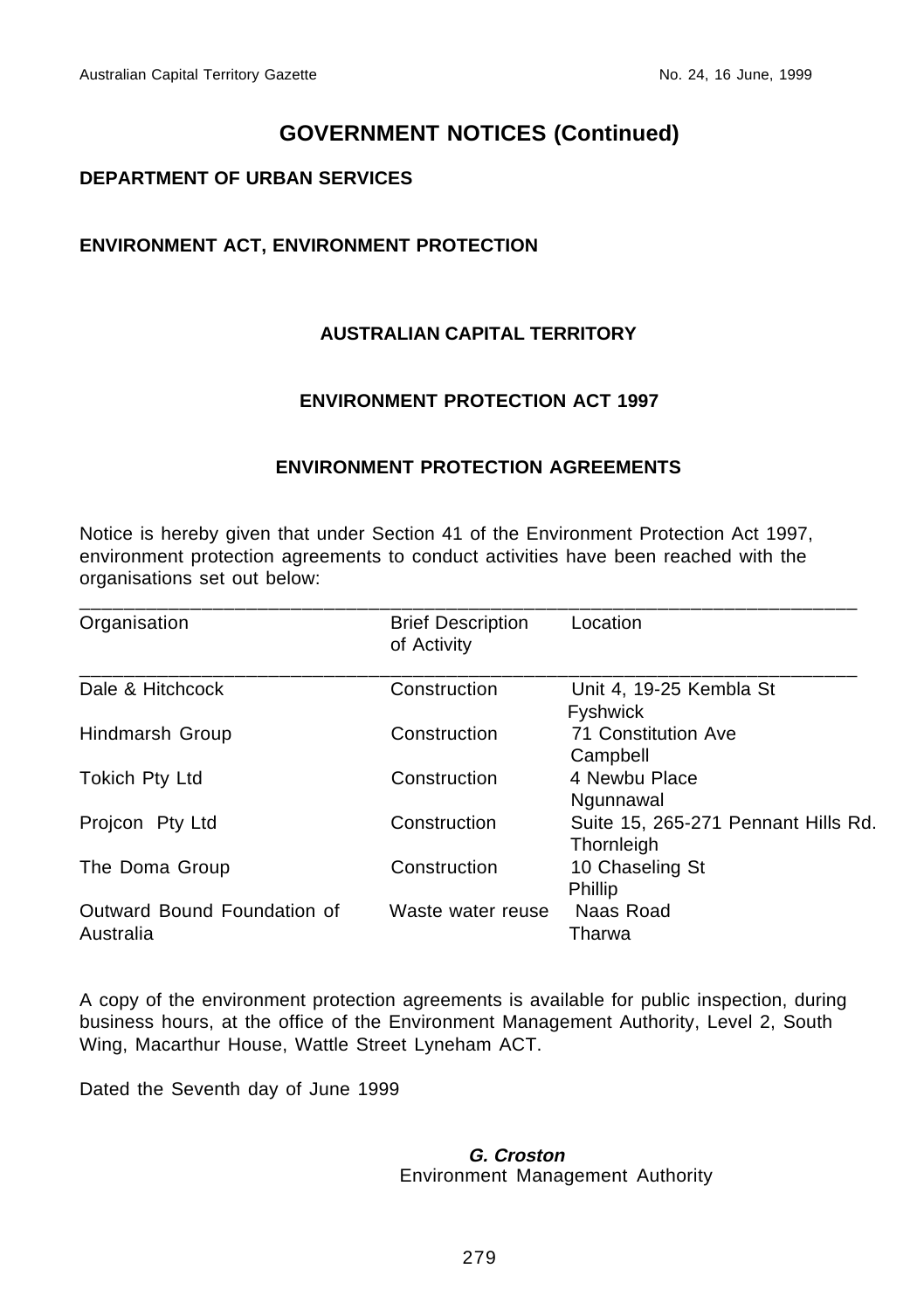#### **Environment ACT**

#### **Environment Protection Act 1997**

#### **Environmental Authorisation**

Notice is hereby given that under Section 49 of the Environment Protection Act 1997, environmental authorisations to conduct activities have been granted to the organisations set out below:

| Organisation<br>Elite Air                                             | <b>Brief Description of Activity</b><br>Use of CFCs and HCFCs | Location<br>7 Guerin Place<br>Chisholm |
|-----------------------------------------------------------------------|---------------------------------------------------------------|----------------------------------------|
| Peter Kelly Commercial Refrigeration Use of CFCs and HCFCs<br>Service |                                                               | 5 Bell Street Griffith                 |
| <b>BOC Gases Australia Ltd</b>                                        | Use of CFCs and HCFCs                                         | 9 Barrier Street<br><b>Fyshwick</b>    |
| Domestic Fridge & Freezer Repair                                      | Use of CFCs and HCFCs                                         | 22-24 Colbee Court<br>Phillip          |
| Woden Used Appliances                                                 | Use of CFCs and HCFCs                                         | 28 Colbee Court<br><b>Phillip</b>      |
| <b>Phillip Appliances</b>                                             | Use of CFCs and HCFCs                                         | 18 Colbee Court<br>Phillip             |
| <b>Excell Corporation Pty Ltd</b>                                     | Pest Control                                                  | Cnr Streeton & Dixon<br>Drives Holder  |

Under Section 135 of the Environment Protection Act 1997, an application may be made to the Administrative Appeals Tribunal for a review of the decision to which this notice relates. The Administrative Appeals Tribunal can be contacted on telephone 6217 4277.

Copies of environmental authorisations are available for public inspection, during business hours, at the office of the Environment Management Authority, Level 2, South Wing, Macarthur House, Wattle Street Lyneham ACT.

Dated the 8th day of June 1999 Environment Management Authority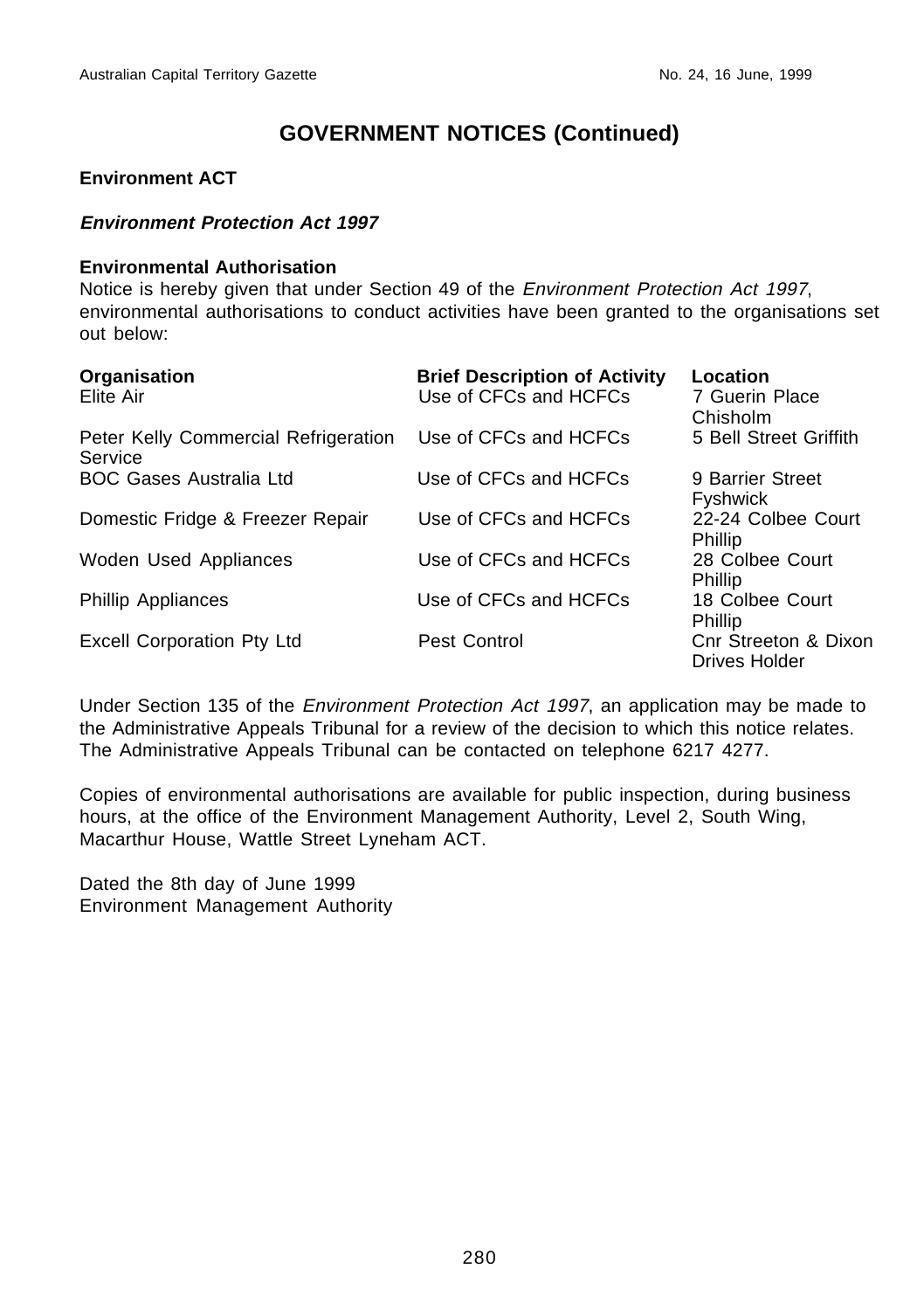**INSTRUMENT NO. R15/99** 



#### PUBLIC ROADS ACT 1902 (NSW)

#### NOTICE OF INTENTION TO CLOSE A PUBLIC ROAD

Pursuant to section 19 of the Public Roads Act 1902 (NSW) I notify that I am considering closing the road described below. Any interested person who wishes to object to this closure may do so within one month of the publication of this notice by setting out any objections in writing to:

The Minister for Urban Services Planning and Land Management Office of the Chief Surveyor GPO Box 1908 CANBERRA ACT 2601

Attention: Rod Menzies

<del>ê</del>esuu <del>.</del><br>................

LINCOLN JAMES HAWKINS Delegate of the Minister

DATE  $A^{\prime\prime}$   $\overline{f}$ une 1909

The road known as Blackall Place within Section 6 in the Division of Barton in the District of Canberra Central, shown in a thick black line on the plan annexed hereto.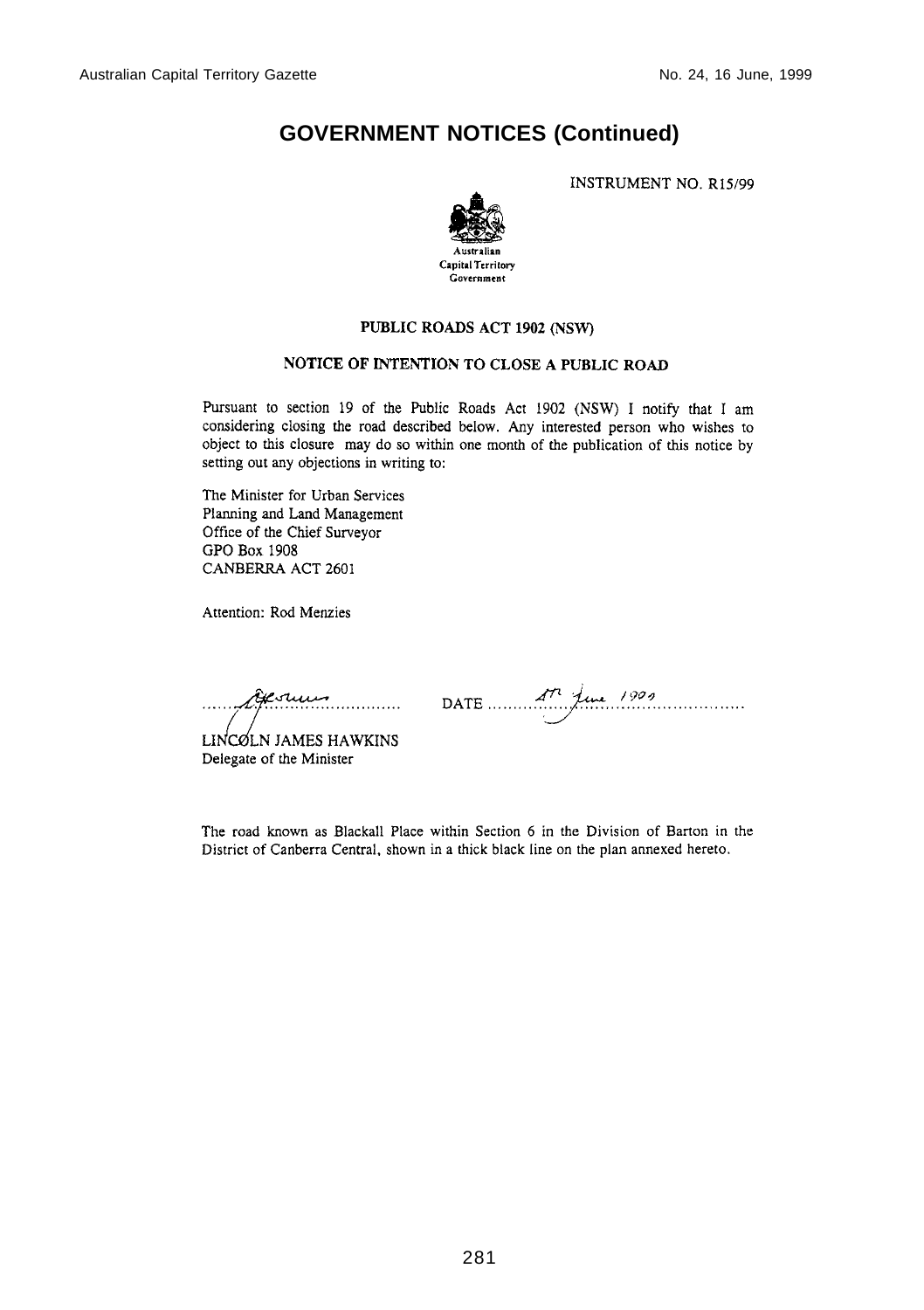

# **ROAD CLOSURE DIVISION OF BARTON**

This is the plan annexed to Instrument No. R15/99 signed on this  $\mathcal{A}^{\gamma\gamma}$  $\frac{1}{\text{day of}}$   $\frac{1}{\mu_{\text{cut}}}$  $, 1999.$ 

Delegate's Initials

NOTE: The intended closure is for a road that is not required under the current leasing proposals.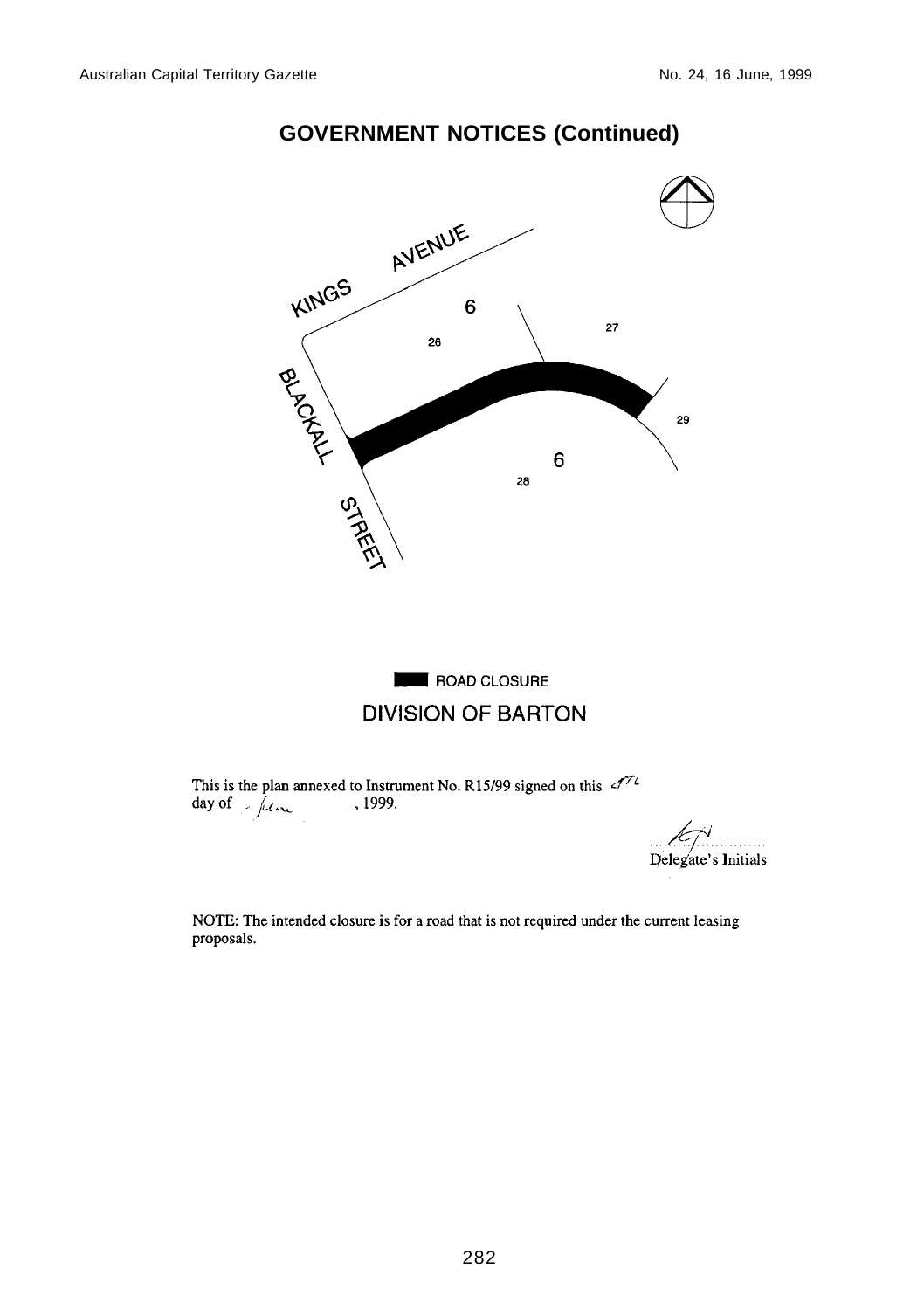

#### **AUSTRALIAN CAPITAL TERRITORY**

## **MOTOR TRAFFIC ACT 1936**

### **REVOCATION AND APPOINTMENT OF NOMINAL DEFENDANT**

Under subsection 84 (1) of the Motor Traffic Act 1936, **I REVOKE** all previous appointments of Nominal Defendant and **APPOINT**

### **MARK GRAHAM McKENZIE**

68 Jaeger Circuit, Bruce, Australian Capital Territory

as Nominal Defendant.

Dated the First day of June 1999.

**BRENDAN MICHAEL SMYTH** Minister for Urban Services